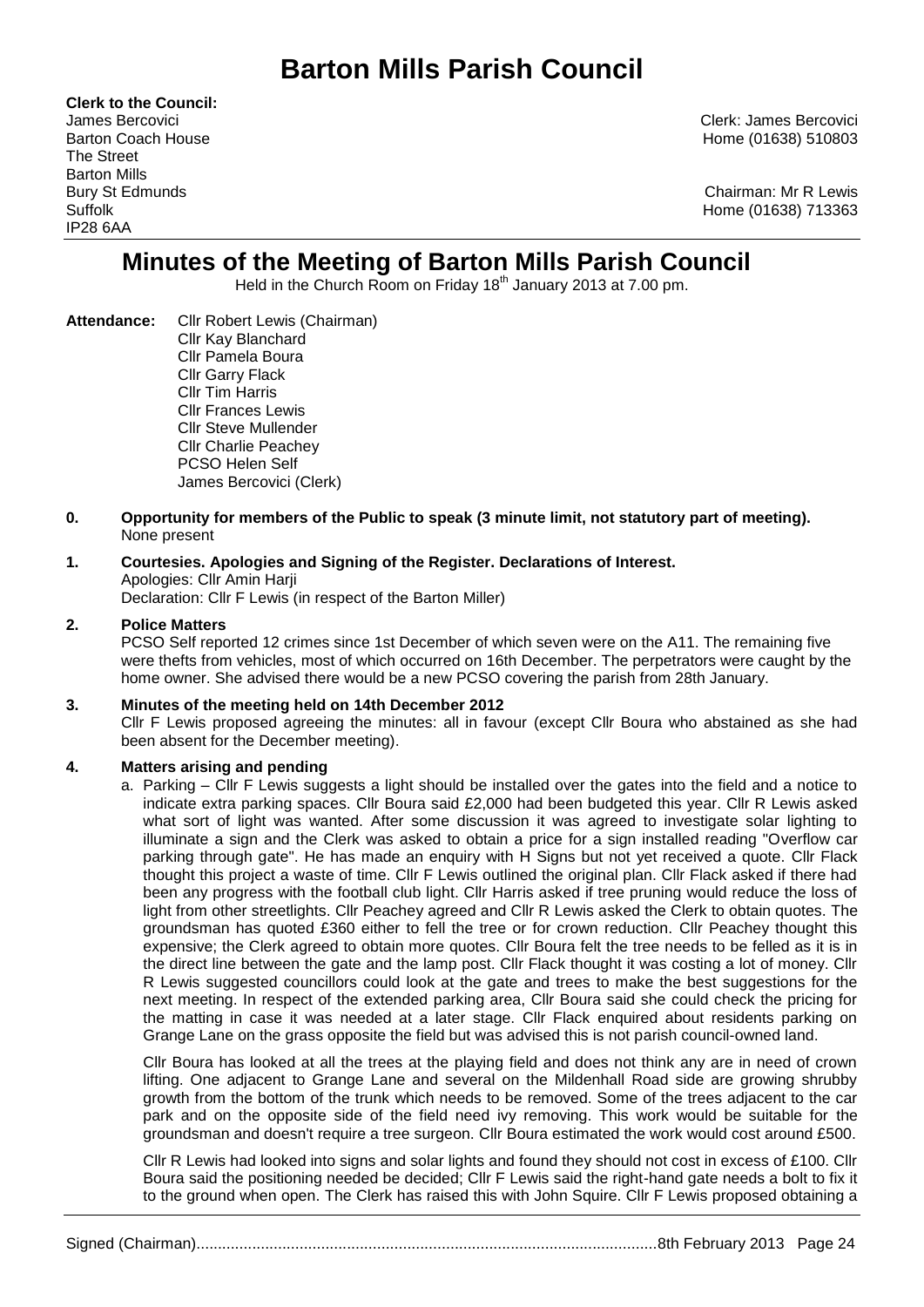sign up to one metre in width: all in favour except Cllr Flack (abstained). The Clerk has obtained a quote for the sign (post and installation not included) from Neil Horne for £30 which has been accepted.

Cllr Flack said the corner of the car park is flooding again. Cllr R Lewis thought a soakaway and drain were needed. Cllr Harji suggested asking County Cllr Frost for a locality grant. The Clerk was asked to obtain quotes for this work and to proceed if the cost does not exceed £250 plus any locality grant he can obtain.

b. Website - The Clerk has investigated the OneSuffolk option and done some preliminary work to transfer to this free software. It should be noted that, as the OneSuffolk software develops, the parish website will be able to upgrade. Cllr R Lewis said another group meeting was required. The Clerk said he would liaise with Cllr Harris. Cllr R Lewis asked Cllr Harris when a meeting would work for him.

The Village Hall committee has agreed to host a banner in the window publicising the website and the Clerk has obtained an agreement in principle from the Barton Miller editor to let the website feature on the back page each month (although it will take a few issues to move things around to accommodate this). The Barton Miller editor has advised that this has been agreed but requested that the Parish Council provides all the paper for the magazine; she advises that this would require around 41,600 sheets (10 issues of 8 sheets, 520 copies) which equates to 17 boxes per year. The total contribution to the Barton Miller would need to increase to around £170-£200 ex VAT per year. Cllr F Lewis declared an interest. The Clerk has obtained a quote for colour printing of the cover of the Barton Miller: £550 per annum (Riverside Press). As an alternative, the Clerk agreed to investigate purchasing a dedicated printer and to provide an estimate of costs.

Cllr R Lewis asked if councillors wanted a colour cover of the Barton Miller. He was aware that some thought the occasional one-off had a greater impact. He asked how much it would cost but went on to discuss the Barton Miller's finances, suggesting that profits were around £1800 per year in which case it could be said that the parish council has been making a contribution to church funds. He said he would like to see a colour cover but thought the Barton Milelr had enough funds; Cllr Peachey agreed. Cllr F Lewis countered that this year the Barton Miller income had been around £1700 with profits closer to £1000. She said the parish council page should cost £100 per year but paper is provided instead. Cllr R Lewis said it is not clear the publication is raising money for the church. Cllr Peachey said it was originally a vehicle for advertising village events. He said it was not originally a profit making concern. Cllr R Lewis asked if, for example, the village hall pays for entries. Cllr Boura said most organisations pay for regular entries. However, she pointed out the parish council has limited resources so if the Barton Miller has an income of almost £2000, the parish council so not have to pay for its page. Cllr Harris said that must be up to the church as it is their publication. He expressed concern about the risk of destroying the relationship between the two organisations. Cllr F Lewis asked what the parish council would contribute for the back page; she said a commercial enterprise would not be queried this way. Cllr Harris pointed out this is a village institution so the church could give ground on this. He suggested a one-off colour cover could be paid for by the parish council and that the church could be clearer about its finances.

Cllr R Lewis summed up: does the parish council want the back page to promote the website? Would it prefer a colour cover? Does it want to ask the church to clarify where the profits go? He proposed that the parish council does want the back page: all in favour. Cllr F Lewis then asked if the parish council is prepared to pay for it. It was discussed that if the printing is undertaken professionally it would cost around £550 per year; a little over half that if the parish council buys a printer. Cllr Boura suggested an alternative: use colour paper for the cover instead. Cllr F Lewis said this idea had been rejected at the December meeting. Cllr R Lewis proposed asking the Barton Miller to agree to a colour cover with a cost sharing arrangement. Cllr Mullender thought it better to put forward some actual figures and proposed that the parish council could offer to print the cover in return for having the back page. This was agreed.

e. Recycling bins - request from Salvation Army to install a clothes recycling bin next to the other recycling bins. Cllr F Lewis thought there are enough recycling bins already and pointed out there is a clothes bin in Mildenhall. Cllrs Flack and R Lewis thought a three month trial would be appropriate although Cllr Flack expressed concern about the size of the bin. Cllr Mullender was also concerned whether it would be a fire hazard. Cllr F Lewis said it would need to be located by the glass recycling bins. It was agreed to defer a decision to the next meeting once the Clerk had obtained more information.

There are three sizes of bins: 1250mm wide x 1000mm deep x 1664mm to 1999mm high (holds about 200 kilos). They are difficult to vandalise and they are emptied regularly. If the parish council decided to discontinue with the bin, it would be removed within 48 hours.

Cllr Boura asked if there would be any demand. Cllr Peachey thought a three month trial seemed fair. This was agreed.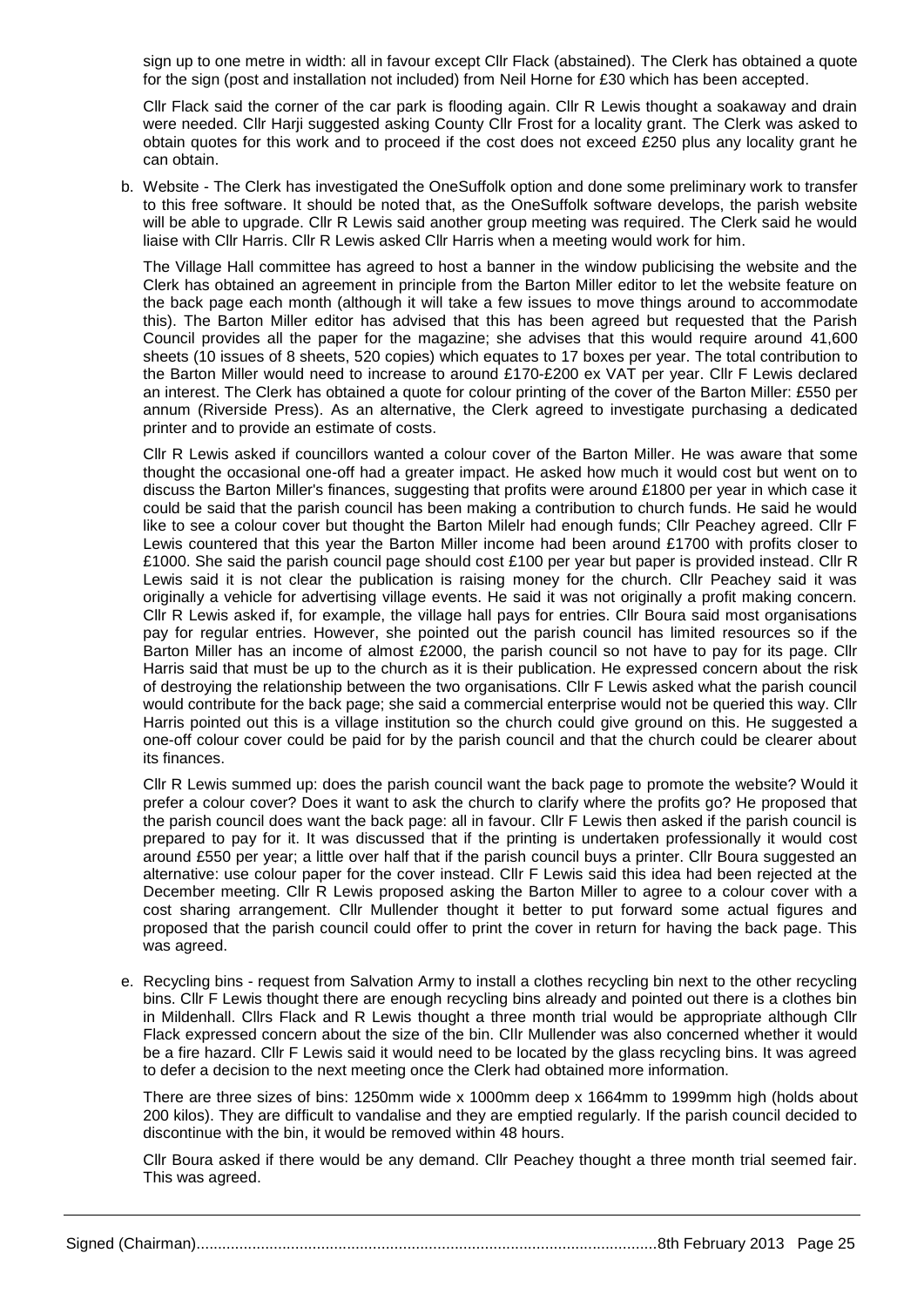- f. Parish Forum. Cllr R Lewis hopes to attend the next meeting. Cllr Boura thought he had read too much into the report that had been distributed. Cllr R Lewis said ideas had been taken out of context.
- g. Leisure facilities Cllr Boura attended a meeting at FHDC on "Open Spaces and Playing Fields". She reported that the Community Levy (replacing s106) would mean that all new developments will contribute to leisure facilities. She advised that Barton Mills is in the middle zone and that all such villages had to put forward projects which Forest Heath DC would then prioritise. She suggested making this an agenda item for the next meeting. Cllr Harris asked if the village hall would be eligible for funding.
- h. Emergency Planning Community Resillience Exercise: meeting on 20th March in Bury designed to increase awareness of how the community could function during an incident, and to test the viability of an emergency plan.

#### **5. Reports from the County and District Councillors** Not present

#### **6. Finance - Standard Payments for approval (inc. VAT)**

- a. £272.00 J Bercovici (clerk's net salary, November 2012) chq. 1220
- b. £68.00 HMRC (PAYE, December 2012) chq. 1221 (£204 October-December)
- c. £25.12 J Bercovici (clerk's expenses October 2012) chq. 1220

Cllr Peachey proposed agreeing the standard payments: all in favour.

#### **Special payments for approval (inc. VAT)**

d. £3,622.68 Suffolk CC (street light maintenance and energy to 31st March 2013) - chq. 1221 Cllr Boura proposed agreeing the special payment: all in favour.

#### **Receipts**

#### **Other**

e. Budget and Precept for 2013/14. The Clerk outlined the committee's proposal. Cllr Mullender proposed adopting the budget and requesting a precept of £18,532.14: all in favour

#### **7. Planning.**

Note - *ITALICS: Parish Council comments passed to Forest Heath DC.* **Bold: Forest Heath DC decision**

#### **General and for consideration:**

- a. F/2012/0757/HOU 43 Church Meadow erection of single storey front and side extension. Cllr Boura outlined the plans. *Cllr Harris proposed no objections: all in favour.*
- b. F/2012/0758/LBC The Grange removal of unsafe lean to, alterations to two windows and associated minor works in connection with refurbishing the kitchen area. Cllr Boura said the Historic Buildings Officer will raise any concerns but thought there is no need for the parish council to be concerned. Cllr R Lewis thought there is no need to comment. Cllr Mullender agreed this should be left to the HBO.
- c. F/2012/0784/HOU 15 Church Lane Close erection of two storey side extension. Cllr Boura outlined the plans. *Cllr Flack proposed no objections: all in favour.*

#### **Awaiting Forest Heath decisions and pending appeals.**

d. F/2012/0544/FUL Land at Church Lane – erection of 6 No. affordable houses with new vehicular access and landscaping (Departure from the Development Plan), as amended by plans received on 01/11/2012. [See also below]. Cllr Boura said the changes did not incorporate the amendment required. Cllr R Lewis suggested resubmitting the previous views. He said he had asked the Clerk to seek clarification of the selection procedure which he had received; Cllr R Lewis outlined the intention for the Parish Council to be involved in determining the selection criteria but not in considering individual applications.

Previously: *Cllr Boura proposed no objection subject to a small amendment that the footpath be extended across all the houses to the driveway to enhance the visitor parking access to the front of all the houses: all in favour.*

Cllr F Lewis asked when publicity would go out for possible residents. Cllr Boura thought the criteria for conditions and procedures for who should be awarded the properties should be set out in the application; the Clerk said he would seek clarification on this. Cllr R Lewis thought the right balance had been struck between shared ownership (two properties) and rental properties (four).

Signed (Chairman)...........................................................................................................8th February 2013 Page 26